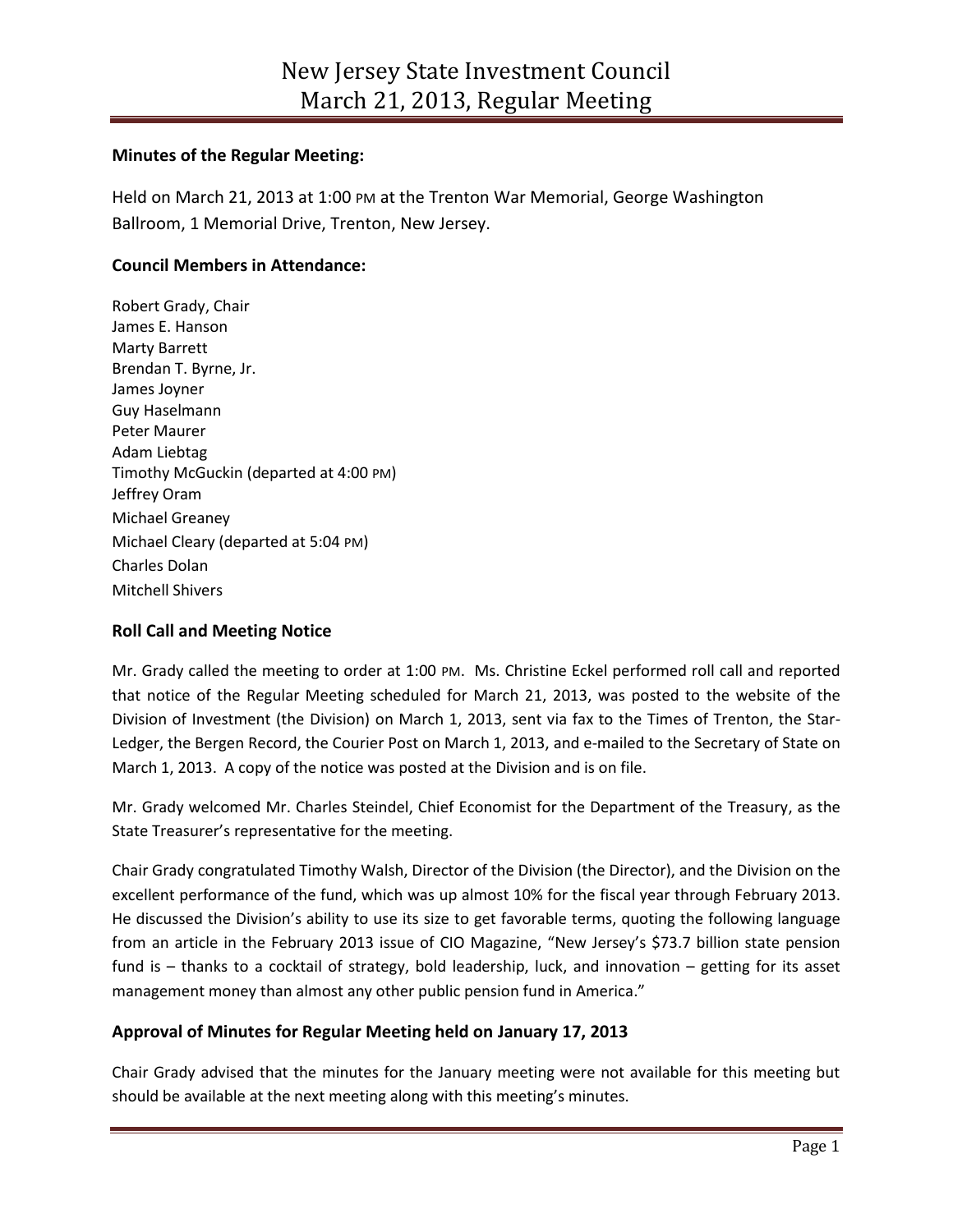# **Audit Committee update**

Chair Grady asked Council Member McGuckin, Chair of the Audit Committee, for an update of the audit RFP selection. Mr. McGuckin stated that the RFP went out to bid, the selection committee made a selection, and bidders were notified. One of the bidders filed a protest, which has delayed the process. The hearing process is underway, and the committee is awaiting a ruling.

# **Guest Speaker: Leon Cooperman, Omega Advisors, Inc.**

Chair Grady introduced Mr. Cooperman and gave background information. Mr. Cooperman is currently the Chair of Omega Advisors, the manager of a fund where the Division currently has an investment. Mr. Cooperman reviewed his 2 handouts. The first addressed assets and liabilities and the markets in general. The second addressed Omega's investment philosophy.

Chair Grady asked Mr. Cooperman what he expected to happen when quantitative easing ends. Mr. Cooperman replied that he expected a gradual increase in interest rates would not adversely affect stock prices, because it would be related to an improving economy. Vice Chair Byrne asked Mr. Cooperman if he was recommending an asset allocation away from fixed income and into equities. Mr. Cooperman responded that such decisions should be kept at the tactical level, and that the Division's risk tolerance depends on its individual preferences, including its liquidity needs. Council Member Haselmann noted Mr. Cooperman's positive view of the equity markets, and asked Mr. Cooperman to predict a best-case and worst-case scenario for the equity markets over the next two years. Mr. Cooperman answered that 15 percent growth is possible over the next 2-3 years, with a worst case scenario of a 10-15 percent correction in stock prices. Council Member Dolan asked about Omega's sell discipline.

Chair Grady asked Mr. Maneck Kotwal, Investment Officer/Co-Head Alternatives, about the return on investment with the Omega-managed fund. Mr. Kotwal responded that the initial investment in 2007 was \$75 million and an additional investment of \$150 million was made in January 2013. The initial investment of \$75 million was now valued at \$123 million for a gain of \$48 million as of February 28, 2013.

# **Director's Report/Update**

Director Walsh reviewed the Director's report. He advised the Council that the Total Pension Fund increased by 2.05 percent in January, slightly below the benchmark of 2.26, and increased by 0.69 percent in February, ahead of the benchmark of 0.32 percent. The Fund was up 9.63 percent, fiscal year to date. Director Walsh noted that the private equity and real estate portfolios, whose reporting lags behind, would likely bring the performance nearer to 10-10.25%. Director Walsh also reviewed the asset class changes that have occurred, highlighting the decision to decrease the Investment Grade Credit allocation at the start of the fiscal year, which has generated approximately \$175 million of increased value for the fund. Chair Grady suggested adding the prior fiscal year's asset allocation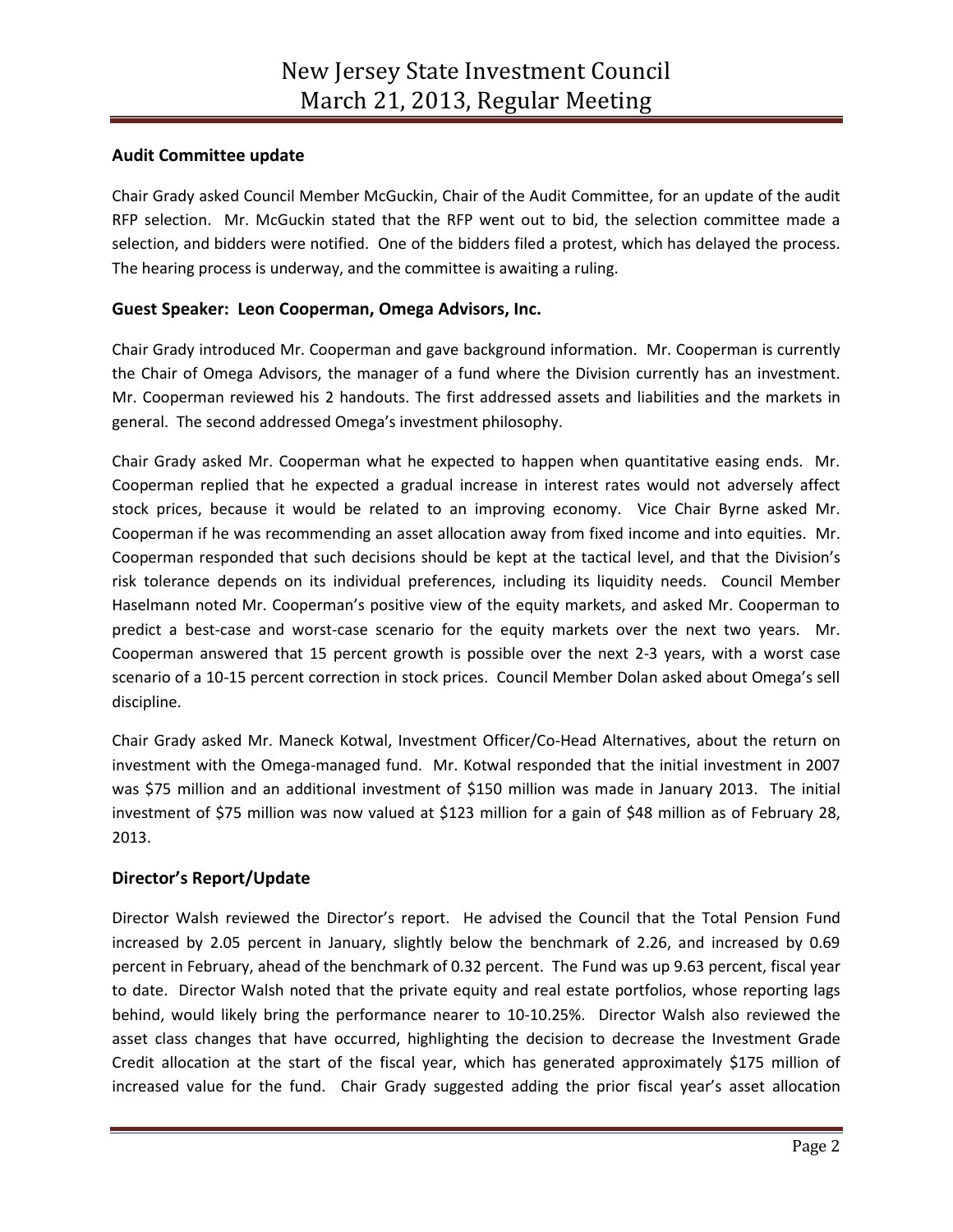targets to page 3 of the Director's report to accurately show the time it takes to move such large amounts of money across different asset classes.

Director Walsh also advised the Council that the Division has done some reorganization, moving the trading desk to a more suitable location and moving a few more staff to more central locations.

Mr. McDonough, Deputy Director, reported that the Division is outperforming the benchmark for 1, 3, 5 & 10 years annualized. He also advised the Council that for every 1 basis point of outperformance, the asset value is increased by \$7 million. The Division has generated over \$500 million in value per year by outperforming the benchmark for the last 10 years.

Council member Barrett asked why the pension fund returns are labeled as "Total Pension Fund ex P&F." Mr. McDonough explained that the P&F refer to the Police & Fire mortgages, which are not managed by the Division.

Mr. McDonough gave an overview of performance for each asset class, and provided a comparison to the Division's peers. Mr. Walsh provided further information regarding the continued shortening of duration of the bond portfolio to 2008 levels, and noted the Division's historically low level of holdings of U.S. Treasuries. He also reported that the Treasurer further reduced the assumed rate of return from 7.95 percent to 7.90 percent. Chair Grady noted that the annualized returns of the fund over the past 10 years have exceeded this amount, but recognized that these numbers could change in the future. Councilmember Barrett asked about the effect of this change on the Fund's accrued liabilities and whether it affected State contributions to the Fund. Chair Grady noted the positive effects of positive investment returns, decreased liabilities, and increased contributions on the pension fund.

Director Walsh provided an update on State and local contributions to the pension fund and on the status of the real estate secondary sale process. He also informed the Division of the pending readoption of the Council's regulations.

# **Simplified Fund Structure presentation**

Kathy Jassem, a portfolio manager for the Division, and Director Walsh presented on the common pension fund structure. The Division currently has separate common funds for US Equities (Fund A), Global Fixed Income (Fund B), International Equity (Fund D), and Alternatives (Fund E). Ms. Jassem reported on the difficulties managers face when presented with the opportunity to invest in a stock which doesn't fit the current structure. She cited Lululemon (Canada) and Michael Kors (Hong Kong) as examples of companies that are classified as non-US even though the majority of sales are in the United States. Under a structure the Division is considering proposing for the Council's consideration, a portfolio manager would be permitted to invest globally across the sector.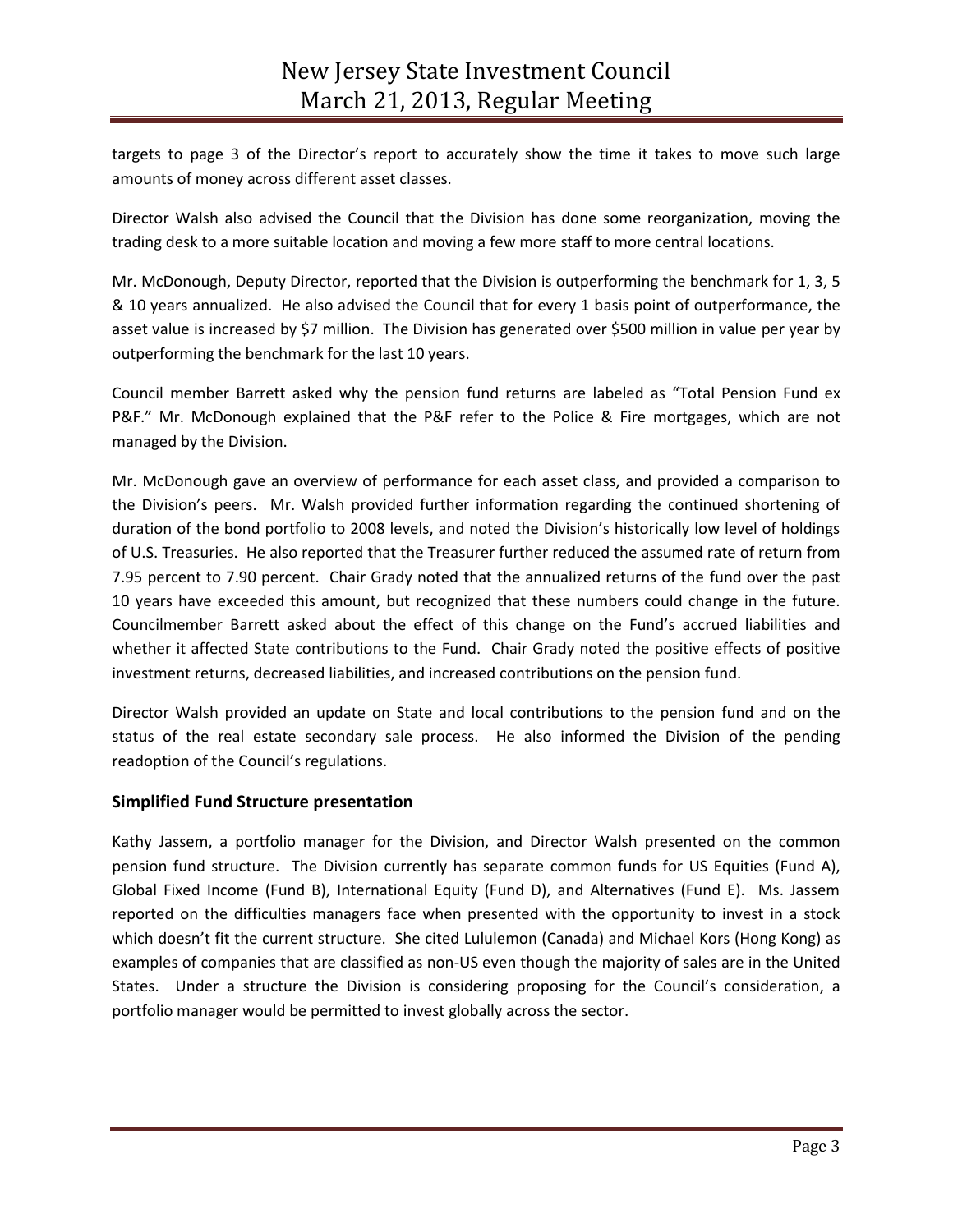# **TIPS presentation**

Phil Pagliaro, a fixed income trader for the Division, presented on Treasury Inflation Protected Securities (TIPS). He gave a brief history of the TIPS program since 1997, and noted the outperformance of TIPS versus Nominal Treasuries over the past 10 years. Chair Grady asked Mr. Pagliaro to explain the Division's more positive assessment of the value of TIPS. Mr. Pagliaro and Mr. Walsh responded that the Division now compares TIPS to other types of investments in the liquidity bucket of asset classes, such as Treasuries.

# **Bond Duration presentation**

Kevin McGrath, a fixed income trader for the Division, presented on Bond Duration. Mr. McGrath gave a primer on bond duration and how the Division uses this information to measure the portfolio's sensitivity to interest rate risk. Mr. McGrath reported that the Division has reduced duration dramatically since June 2011, in order to take the risk of increased inflation out of the portfolio. Councilmember Haselmann noted that the expected increase in inflation may not necessarily occur, but could depend on future government actions.

#### **International Equities presentation**

Karen Paardecamp, a portfolio manager for the Division, presented on International Equities. Ms. Paardecamp discussed the breakout of the Division's holdings between Developed Markets and Emerging Markets and the difficulty in segregating between the two by using Greece and South Korea as examples of markets that could be considered either developed or emerging. Mr. Walsh emphasized how this has become an issue across the funds and that the Division is considering proposing a new regulation to address this concern.

Ms. Paardecamp also discussed the Active (advised and non-advised) versus Passive (benchmark tracking and Exchange Traded Funds (ETFs)) international equities portfolios. She reported that the ETFs have dragged down the Emerging Markets performance; however, they have provided the fund with additional exposure to these markets as required by the asset allocation plan. She reported that the Division was planning to move \$1 billion of \$3 billion from ETFs to the active portfolio. Vice Chair Byrne asked about the relative performance of other ETFs. Councilmember Shivers asked about the improvement in the performance of the emerging market advised portfolios since 2011. Councilmember Haselmann and Chair Grady commented on the relative benefits of advisers and ETFs.

#### **Risk Primer presentation**

Melanie Lomas, the Division's risk officer, presented on the risk of the pension fund. She reported that the Division's overall exposures for the combined portfolios are within tolerance levels. She discussed the weightings of sectors in the portfolios, and discussed stress tests applied to the portfolio.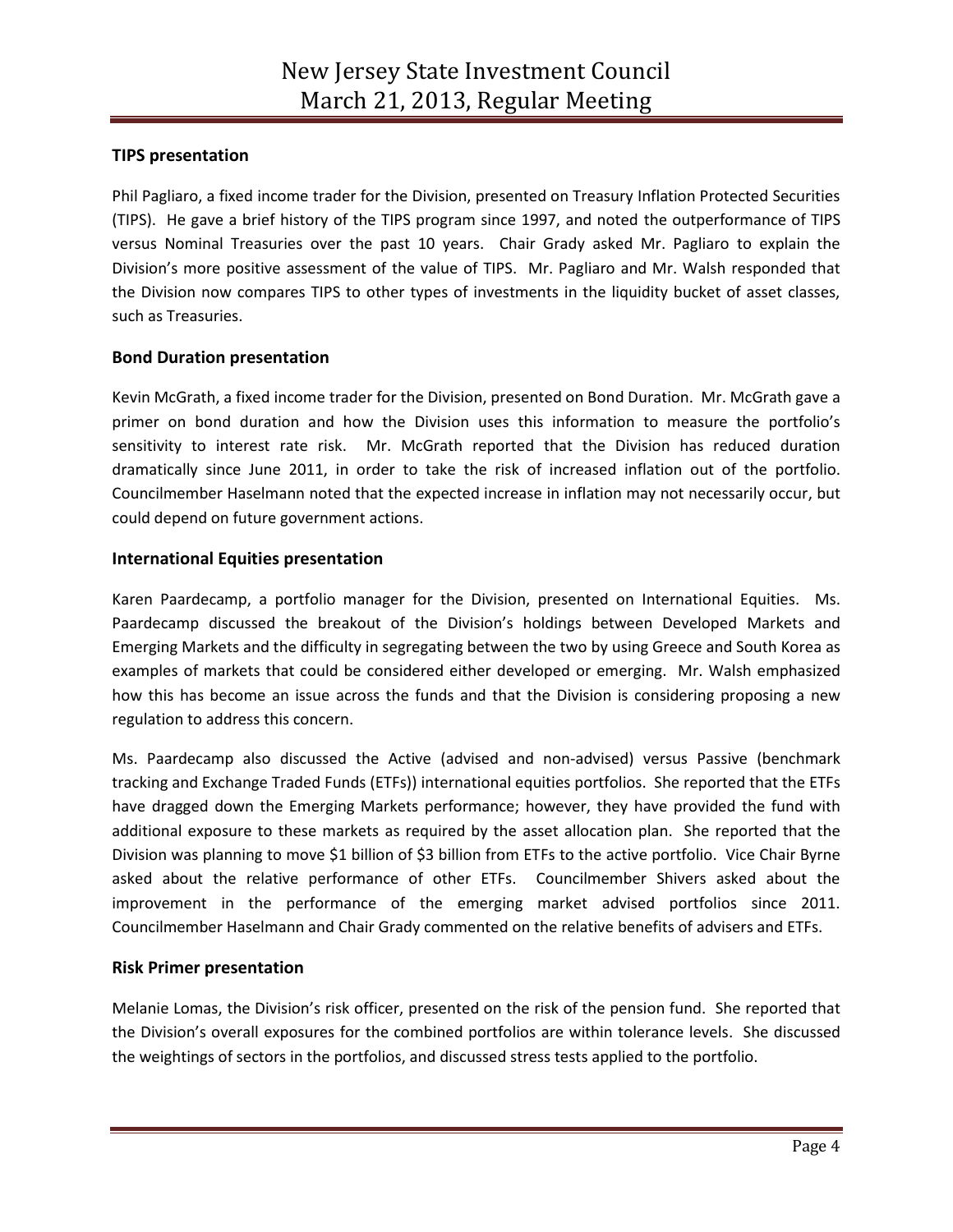## **Proposed Alternative Investments**

## *ValueAct Co-Invest International, LP*

Mr. Kotwal of the Division and Jake Walthour of Cliffwater presented a proposed investment of up to \$200 million in ValueAct Co-Invest International, LP Fund. The Division already has \$150 million in another ValueAct fund, ValueAct Capital Partners II, LP, and investment in the new fund is limited to existing ValueAct investors. This recommendation is based on the attractive fee terms and the superior returns of the ValueAct Capital Partners II fund. Chair Grady noted that the fund manager is a very strong, top quartile performer, and stated that the IPC concluded that adequate and appropriate due diligence had been conducted.

#### *KPS Special Situations Fund IV, LP*

Jason MacDonald of the Division and Pete Kelioutis of SIS presented a proposed investment of \$200 million in KPS Special Situations Fund IV, LP. The Division previously invested \$25 million in KPS Special Situations Fund III. commented on the fund's unique fee structure and investment strategy, and stated that the fund manager was a top quartile performer. He stated that the IPC discussed the investment and concluded that adequate and appropriate due diligence had been conducted.

#### *Blackstone Real Estate Partners Asia LP*

Council members Byrne and Oram recused themselves from this matter.

Director Walsh and Jason MacDonald, and Roman Nemtchov of RV Kuhns, presented a proposed investment of \$500 million in Blackstone Real Estate Partners Asia LP (BREP Asia). Director Walsh stated that the Division is looking to further expand assets internationally across different alternative investment asset classes. Mr. MacDonald summarized his recent trip to Asia, indicating the importance of strong relationships between the fund managers and the locals where their investments are located. Chair Grady confirmed that recent global Blackstone real estate funds were top quartile funds, noted the presence of key personnel on location, and emphasized the attractive fee structure. He stated that the IPC found due diligence was adequate and appropriate for this investment.

#### **Guest Speaker: Peter Fisher, BlackRock**

Chair Grady introduced Peter Fisher, senior executive of BlackRock and former Undersecretary of Treasury. Mr. Fisher discussed consumers' expectations of no income growth and low interest rates, and its subsequent effect of discouraging spending and investment.

Chair Grady asked Mr. Fisher the "chicken or egg" question as to whether consumer demand leads to corporate spending or vice versa. Mr. Fisher responded that consumer demand is a much bigger factor in the economy than corporate capital spending. Mr. Fisher stated that his opinion that the Fed is most interested in avoiding deflation, and not as much focused on stimulating growth. Chair Grady and Vice Chair Byrne asked about the process for ending quantitative easing once certain benchmarks are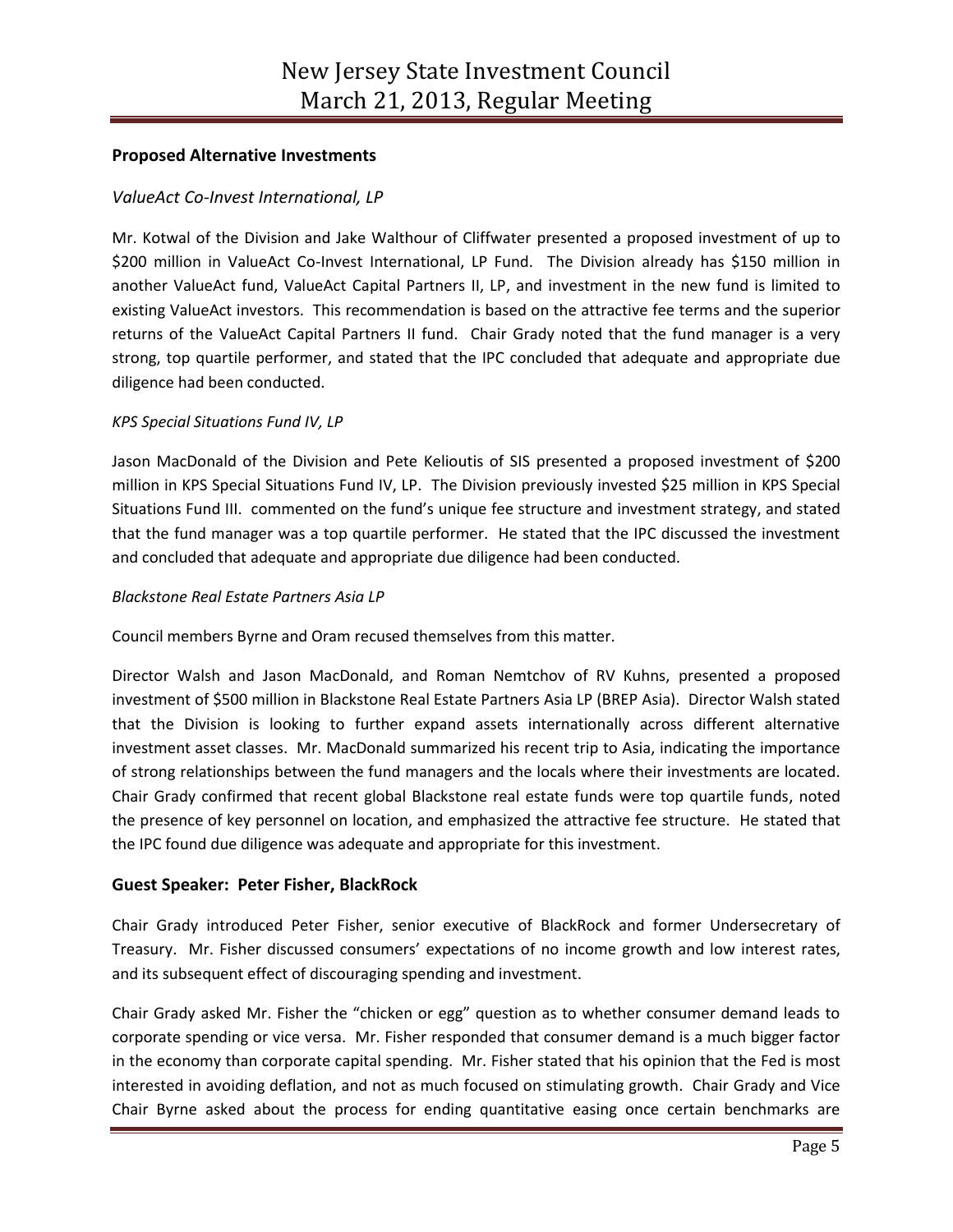reached. Mr. Fisher responded that the Fed would likely begin by tapering off new purchases, followed by increasing rates, followed by reducing the balance sheet. Councilmember Haselmann asked whether the Fed is concerned about negative remittances to the Treasury in connection with its exit strategy, and whether there will be a sell-off of riskier assets at that point. Mr. Fisher responded that a growing economy would alleviate any concern with remittances, and that yield curves tend to readjust after initial steepening. Mr. Steindel questioned how the Fed could set a Federal funds rate in the absence of a Federal funds market. At Chair Grady's request, Mr. Fisher discussed strategies that the Division could consider going forward.

#### **Approval of Alternative Investment Modification Procedures**

Rubin Weiner, legal specialist for the Division, discussed procedures for modifications to alternative investments.

Council Member Shivers proposed that the language of the procedures regarding post-approval notifications to the IPC be amended to read, "in writing as soon as practicable, but no later than at its next regularly scheduled meeting." He also proposed that under the types of modifications, the language be amended to read that the Director shall have the authority to "consent to certain of the modifications listed" rather than "consent too many of the modifications listed."

Mr. Liebtag proposed amending the procedures to include pre-approval notification to the SIC regarding "an increase in the fees or carry paid to the manager of a fund" and "a net increase in the incentive compensation paid to the manager of a fund." Councilmember Barrett asked about the procedure for investing additional capital to an existing fund. He proposed adding changes to the minimum size of a fund to the types of modifications. He also asked what would constitute a substantial redemption from a fund, and proposed that the procedures be modified to include subsequent notification of the Council as well as the IPC. Chair Grady motioned to approve the modification procedures as amended, with Mr. Byrne seconding the motion. The motion was approved unanimously by Council members then present at the meeting (Council members McGuckin and Cleary were no longer present).

#### **Deferred Compensation Plan Update**

Deputy Director McDonough reported on the New Jersey State Employees Deferred Compensation Plan (DCP). Deputy Director McDonough noted that the investment lineup had not changed over the past year, but mentioned that the Plan had completed implementation in 2012 of a change in duration for the Stable Value Fund from 5 years to 3.5 years to protect the fund from future increases in the interest rate.

#### **Director's Report on Iran Divestment**

Susan Sarnowski, Compliance Officer for the Division, presented the report to the Legislature on the Iran Divestment Statute. She noted that the Division does not currently own any holdings in the companies on the divestment list. She advised the Council that the Division changed research providers from MSCI